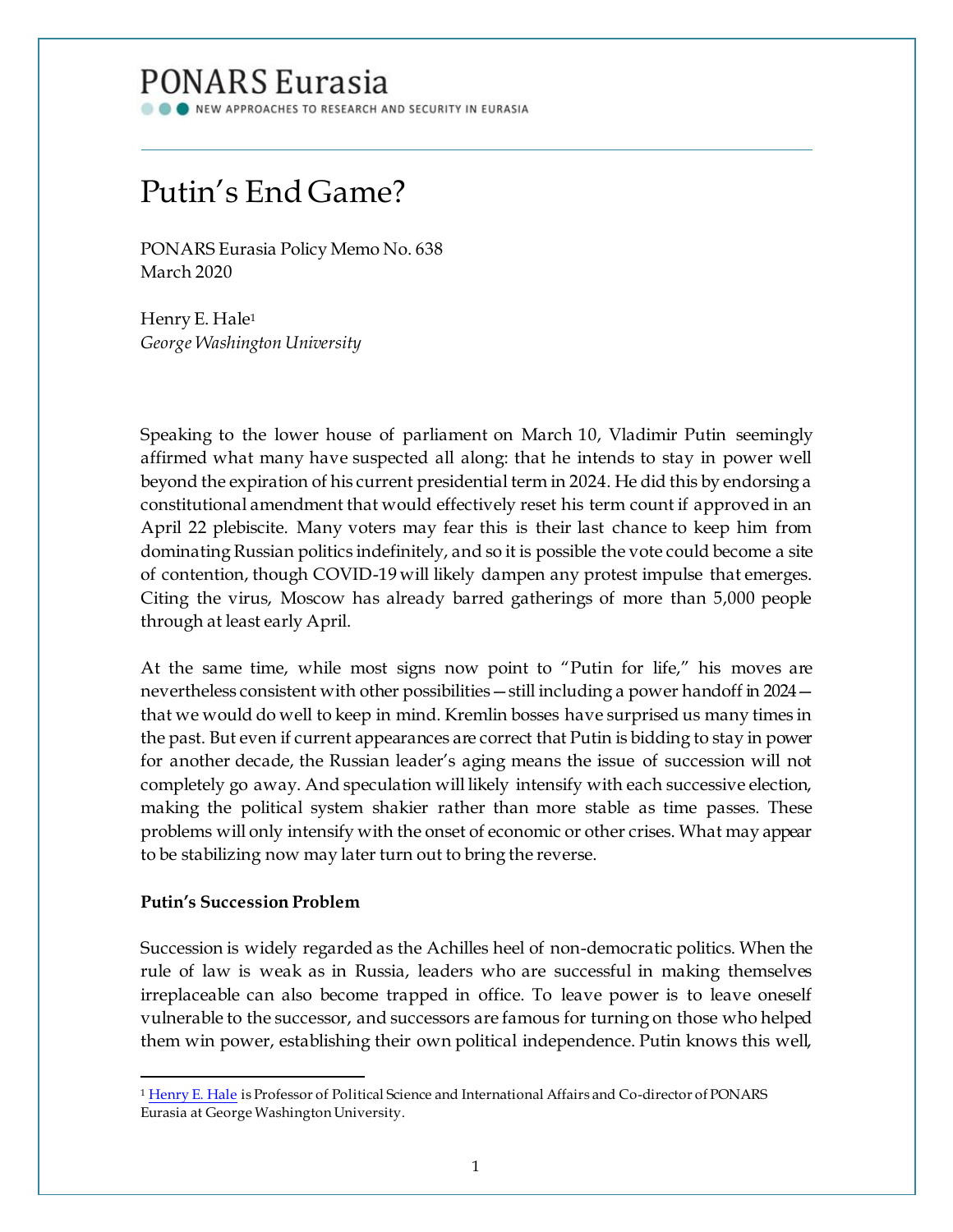having essentially done just this to oligarch Boris Berezovsky, who helped him win power in 1999-2000 but was a political liability and less than fully loyal.

Ridding himself of Berezovsky was one step in Putin's building of what I have [elsewhere](https://www.cambridge.org/core/books/patronal-politics/4C1B4D49A7F17739E75A5AB7B66E2115) called a "single pyramid system" of rule, which basically means he sits atop a conglomeration of rival hierarchical power networks that compete with each other for money and influence while at the same time recognizing Putin's ultimate authority. Sitting atop this power pyramid, Putin has the unenviable task of keeping this competition manageable, finding opportunities for all who remain loyal, and resolving disputes that inevitably arise. He can do this effectively only so long as the leading figures in these power networks expect him to be in charge long into the future. When confident Putin has a firm and enduring grip on power, they fear his threats and take his promises seriously. Keys to his crucial aura of inevitability are his ability to mobilize mass popular support, to create a sense there is no credible alternative, to demonstrate competence, and to constantly convey vigor and acuity.

For this reason, Putin can expect major problems to emerge even before he actually leaves power. When the system's most important power players start to anticipate the president's exit, they will increasingly discount his threats and promises while at the same time start positioning themselves either to gain power themselves or to get on the right side of the most likely successor. The experience of other post-Soviet countries [demonstrates](https://www.cambridge.org/core/journals/world-politics/article/regime-cycles-democracy-autocracy-and-revolution-in-postsoviet-eurasia/25923B742010160EC4331966AFE64260) this threat is real. Almost all post-Soviet revolutions over the past two decades have occurred when sitting authoritarian presidents were unpopular lame ducks, lacking public support when succession was on the table.

### **Why Act Now?**

This logic explains why Putin is making his move now, with four full years to go before the current constitution requires him to leave the presidency. For one thing, the closer he gets to 2024 with term limits still in place, the weaker he becomes as the people around him increasingly angle for succession. Elections occurring during this period become increasingly seen as preliminary tests of strength for the looming succession, with different groups within the political machine attempting to demonstrate their value while subtly undermining that of their (equally pro-Putin) rivals. This can involve competing attempts to mobilize political machinery as well as public opinion. The politics of succession, therefore, frequently play out long before the actual scheduled date of succession. It is for this reason, for example, that Georgia's lame duck president, Eduard Shevardnadze, was overthrown in 2003 after his weakness was exposed in a parliamentary election long before his final term actually expired, as was Askar Akaev in Kyrgyzstan in 2005.

In the last few years in Russia, regional and even local elections every September were increasingly taking on meaning as succession bellwethers, and city council elections in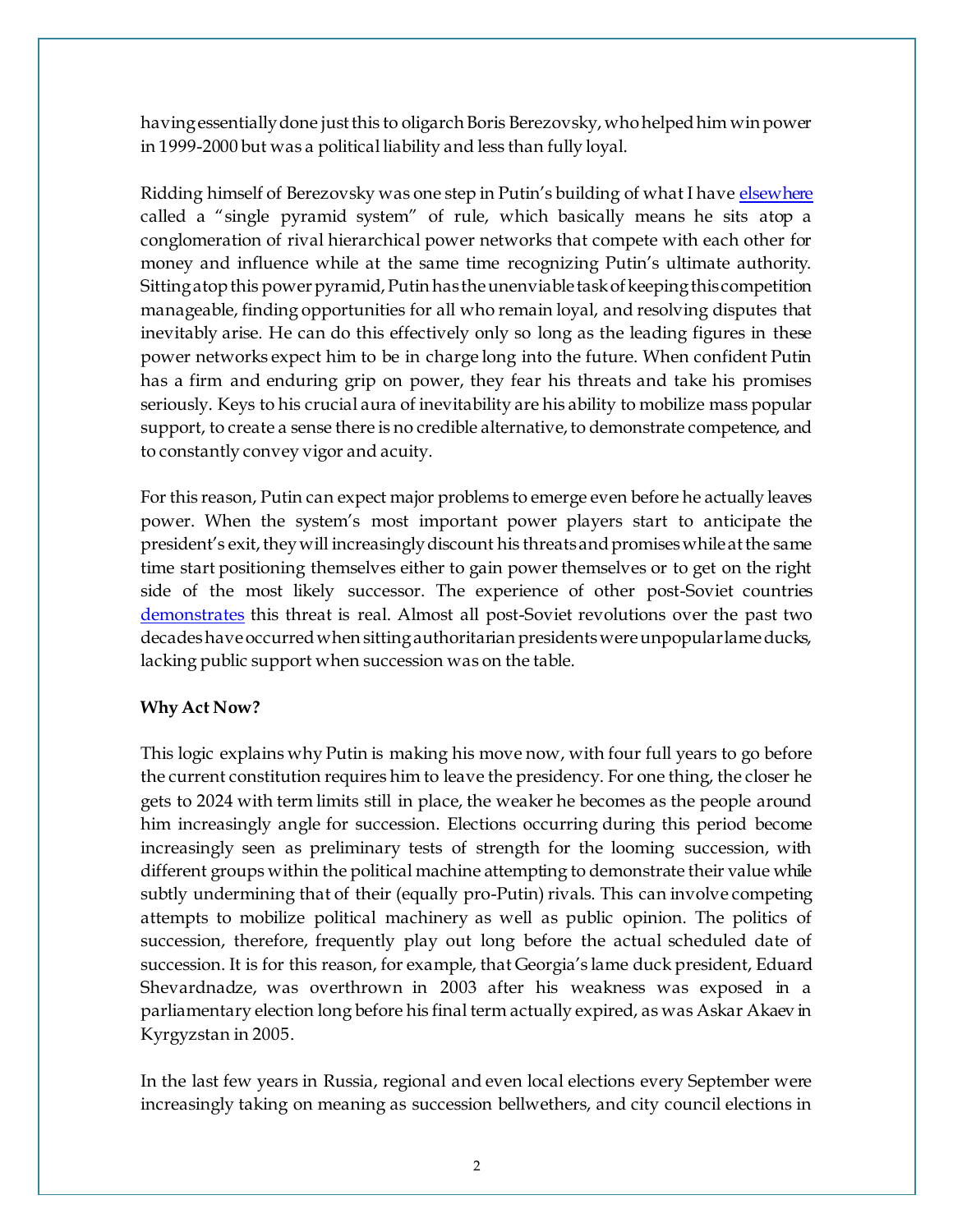Moscow last year sparked considerable unrest and even some [opposition victories.](https://meduza.io/en/feature/2019/09/09/moscow-s-election-results) But most important before yesterday was the looming parliamentary election slated for 2021, already being treated by political insiders as a crucial battleground capable of influencing how Putin resolved his "2024 problem." By making clear now that he is no lame duck, Russia's chief patron has essentially short-circuited all of these succession-related machinations before they had a chance to destabilize the regime in the runup to and aftermath of 2021.

Other considerations also may have factored into the Kremlin's timing. It is widely [believed](https://www.levada.ru/2019/08/06/49-moskvichej-44-molodyh-v-vozraste-ot-25-do-39-let-i-41-vysokoobrazovannyh-ne-hotyat-videt-putina-v-kachestve-prezidenta-strany-posle-2024-goda/) the halo effects from Russia's annexation of Ukraine's Crimean peninsula in 2014 are finally fading. And with Russia's economy growing sluggishly at best, and with a big spike in public disapproval after an unpopular pension reform in 2018, it would make sense to act now rather than risk a major downturn in public support that could derail even the best laid plans later. The dire world economic forecasts in the wake of COVID-19 surely did not ease any such worries.

#### **Choosing the "Azerbaijan 2009" Strategy**

To hear analysts tell it before today, Putin was selecting from among an abundance of options for staying in power.

When Putin first announced on January 15 that he would be initiating major changes to Russia's political system by constitutional amendment, many concluded he would leave the presidency and rule from some other post. Indeed, he affirmed the need for a strict two-term limit for Russian presidents, and tantalizingly proposed to transfer some presidential power to parliament and anchor the formerly informal State Council (a body representing regional leaders) in the Constitution for the first time. This touched off speculation he would rule as chairman of this body or perhaps even return to the prime ministership, where he sat during 2008-12 while his protégé Dmitry Medvedev kept his presidential seat warm.

Post-Soviet experience, howeve[r, shows](http://liberal.ru/lm-ekspertiza/car-gory-edemokraticheskij-transfer-vlasti-na-postsovetskom-prostranstve) attempts to escape term limits by moving to nonpresidential posts are fraught with a risk of losing control despite this option's apparent recent success in Kazakhstan. For example, dominant power networks in Moldova, Georgia, and Armenia lost power this way in 2009, 2012-13, and 2018, respectively. Even Putin's "tandem" arrangement with Medvedev led to destabilizing protests in 2011 after it was announced the longtime leader would return to the presidency. Putin seemed to acknowledge as much in recent days, [declaring](https://ria.ru/20200306/1568258777.html) that if he tried to rule from the State Council rather than the presidency, this would constitute "dual power," evoking frightening images from 1917.

Still others speculated Putin could stay in power by creating a whole new country, merging Russia and Belarus and then becoming the first president of this new union. This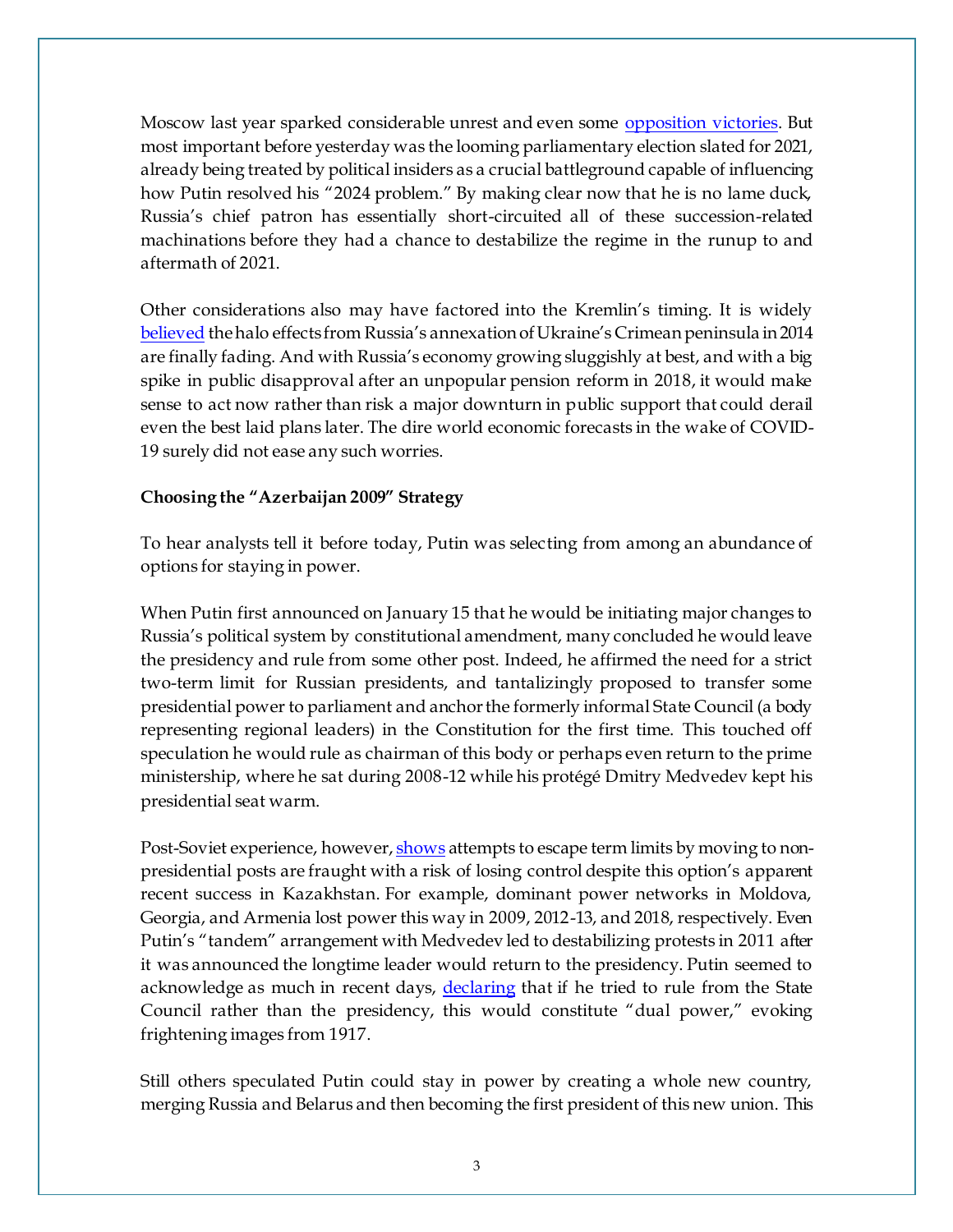looked hardly viable from the beginning: Belarus President Aleksandr Lukashenko would hardly agree to it unless he thought he also had a shot at becoming president of the newly enlarged state, something the Kremlin would clearly avoid. Additionally, Slobodan Milosevic's fate illustrates how this strategy can fail: Facing term limits in Serbia, he attempted to extend his power by beefing up Serbia's union with Montenegro and ruling from that presidency, but this triggered the famous "Bulldozer Revolution" that ousted him in year 2000.

In the end, Putin adopted what might be called the "Ilham Aliyev option." Shortly after entering his constitutionally final term in office and long before that term expired, the young Azerbaijani president called a referendum for March 2009 that included a provision making him de facto eligible to run for future elections. Ensuring the amendment passed, he had people vote on it as part of a large package of amendments (over 40) thought likely to be popular. He won handily.

Putin's move, approved by both houses of Russia's parliament on March 11, is very similar. According to the bill, term limits will not be removed and will in fact be strengthened, restricting presidents to two terms total and thereby forbidding a two-term president from returning to office after a hiatus. But with the new provision introduced on March 10, the sitting president's count toward term limits would be reset upon the adoption of the amendment itself, letting Putin run again in 2024. The Kremlin also borrowed from Azerbaijan in "burying" the crucial constitutional change in a long series of other changes, most of which can be expected to be quite popular. [Polls](https://wciom.ru/index.php?id=236&uid=10171) have shown upwards of 90 percent support for many of them, such as the mandatory regular indexing of pensions.

And while Putin talks about his reforms giving parliament more responsibility and more power, including greater say in selecting the prime minister and other top officials, the president still retains the power to remove them and even, effectively, to force the dissolution of parliament. He also gains the right to initiate the removal of Constitutional Court and Supreme Court justices. Clearly—even by the letter of the Russian law, which is usually far from what matters most when it comes to power—Putin as president will remain the country's dominant figure. And the Kremlin boss makes no bones about it, repeatedly stressing that Russia will stay a strongly presidentialist country.

### **Is "Putin Forever" a Done Deal?**

If Russian history teaches us anything, it is not to count out the unexpected. Clearly, signs now generally point toward the April referendum giving Putin the right to run for future reelection, his winning that election, and his staying in power as long as he remains in good health and avoids a calamitous drop in popular support. At the same time, one feature of "[patronal presidential](https://www.cambridge.org/core/books/patronal-politics/4C1B4D49A7F17739E75A5AB7B66E2115)" systems like Russia's is that the person at the top can sometimes take steps that surprise observers, including trying to orchestrate some kind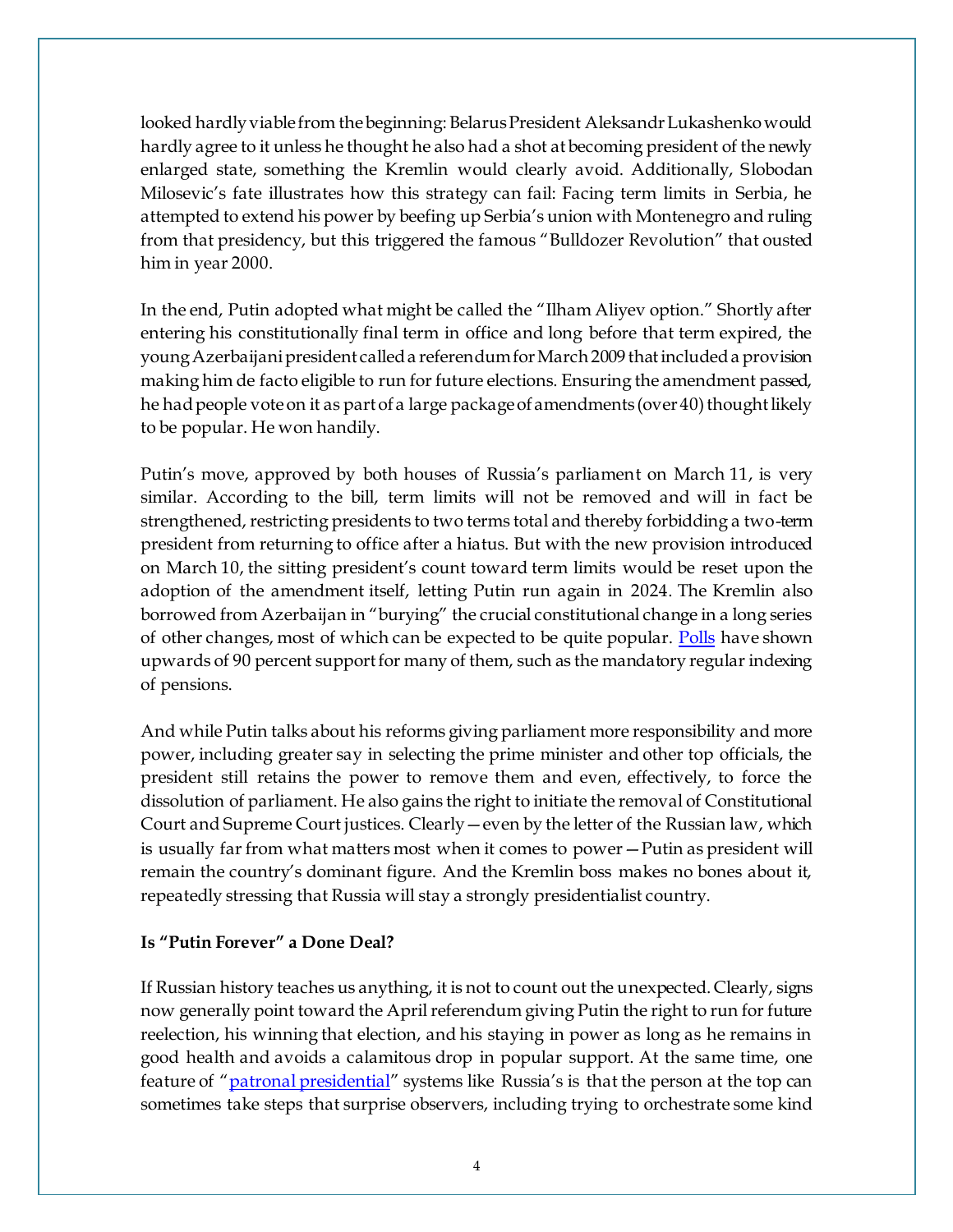of presidentia[l succession](http://liberal.ru/files/articles/7378/Tsar_gory.%20Ekspertiza.Vip.6.pdf). We thus must keep in mind that Putin's moves to date are still consistent with certain options other than president-for-life.

For example, Russia's president said he would only support resetting his term limit count if the Constitutional Court finds it constitutional, so it is at least theoretically possible it could reject the amendment as part of a Kremlin plan to appear respectful of the rule of law. In addition, there is something of a precedent involved: Russia's Constitutional Court [ruled](https://www.rferl.org/a/1089894.html) in 1998 that then-President Boris Yeltsin's first term, which began prior to the adoption of the 1993 Constitution that remains in force to this day, counted toward his two-consecutive-term limit under the current Basic Law. Yeltsin, thenceforth, was a certified lame duck—unpopular, in ill health, and unable even to consider running again in 2000. Less than a year later, he named Putin his heir apparent.

A key difference between 2020 and 1998, however, is that Putin's amendments explicitly specify that his previous terms should not be counted, whereas the 1993 Basic Law included no such language. If the Constitutional Court introduces anything new, then, it may be to specify (drawing from the 1998 ruling) that a term served partially under the amended constitution counts as one term under that constitution. That would create an impression that Putin is submitting to the rule of law and bolster the image of Constitutional Court autonomy while still allowing him to serve another full decade, until 2030. Since the reform makes justices more subject to presidentially initiated removal, justices might pause a moment before approving the package of amendments, but even without this clause the Court has generally shown no signs of true independence under Putin. It thus seems highly unlikely to start now. Indeed, justices will be [asked](https://meduza.io/en/cards/the-constitutionality-of-six-terms) to rule on the package of amendments as a whole, so striking down one will torpedo the whole reform, with Putin still in office another four years to exact revenge.

Another interpretation is also consistent with the proposed constitutional reforms, including on term limits. By gaining the right to at least one additional term, Putin crucially avoids becoming a lame duck. This puts him in a much stronger position than before to hand off power to someone else, or to a carefully balanced set of people, when 2024 comes around. The right combination of people atop the presidency, prime ministership, State Duma speakership, State Council, and/or Security Council could check each other and thereby offer some security to Putin's interests. This would certainly not be characterized as divided power, and Putin could still retain some formal or informal position that could discourage any in-fighting from getting out of hand. We cannot even entirely rule out another try at handing off power to a trusted successor, or even to Medvedev, the one person now who has "proven" his loyalty through selfabnegation. In this light, removing Medvedev from the prime ministership, where he accumulated high negatives, and giving him a position on foreign affairs, surely helps rather than hurts his chances in the longer run.